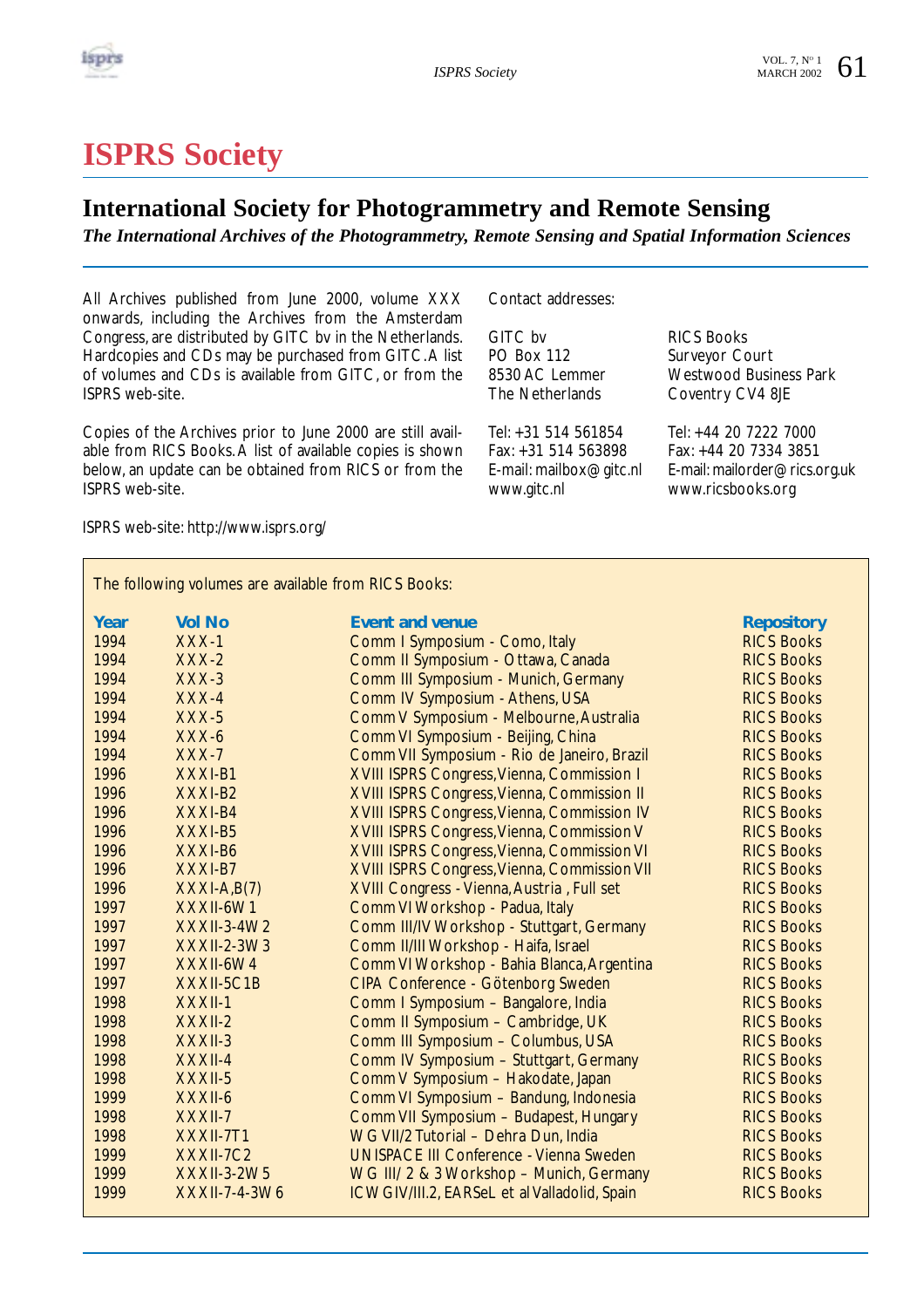

| Volume<br>Year<br>Event and venue<br>Repository<br>XIX ISPRS Congress, Amsterdam, Commission I<br>2000<br>XXXIII-B1<br><b>GITC</b><br>XIX ISPRS Congress, Amsterdam, Commission II<br>2000<br>XXXIII-B2<br><b>GITC</b><br>XIX ISPRS Congress, Amsterdam, Commission III<br>XXXIII-B3<br><b>GITC</b><br>2000<br>XIX ISPRS Congress, Amsterdam, Commission IV<br>2000<br>XXXIII-B4<br><b>GITC</b><br>XIX ISPRS Congress, Amsterdam, Commission V<br>XXXIII-B5<br>2000<br><b>GITC</b><br>XIX ISPRS Congress, Amsterdam, Commission VI<br>2000<br>XXXIII-B6<br><b>GITC</b><br>XIX ISPRS Congress, Amsterdam, Commission VII<br>2000<br>XXXIII-B7<br><b>GITC</b><br>International Workshop Recreating the Past -<br>2001<br>XXXIV-5/W1 | 1999<br>1999<br>1999<br>1999<br>1999<br>1999<br>1999 | XXXII-6W7<br>$XXXII-7/W9$<br>XXXII-2-5-3/W10<br>$XXXII-5/W11$<br>$XXXII-4/W12$<br>XXXII-5/W12<br>$XXXII-3/W14$<br>The following volumes are available from GITC: | WGVI/3 Workshop , Cotonou, Benin<br>WG VII/2 Workshop - Dehra Dun, India<br>WG II/1 et al, Bangkok, Thailand<br>WG V/2 & 5 Thessaloniki, Greece<br>WG IV/4 et al, Beijing, China<br>WG V/3, V/4, ICWG V/III, SIG Wshop, Onuma, Japan<br>WG III/2,5 Workshop, La Jolla, CA, USA | <b>RICS Books</b><br><b>RICS Books</b><br><b>RICS Books</b><br><b>RICS Books</b><br><b>RICS Books</b><br><b>RICS Books</b><br><b>RICS Books</b> |
|-----------------------------------------------------------------------------------------------------------------------------------------------------------------------------------------------------------------------------------------------------------------------------------------------------------------------------------------------------------------------------------------------------------------------------------------------------------------------------------------------------------------------------------------------------------------------------------------------------------------------------------------------------------------------------------------------------------------------------------|------------------------------------------------------|------------------------------------------------------------------------------------------------------------------------------------------------------------------|--------------------------------------------------------------------------------------------------------------------------------------------------------------------------------------------------------------------------------------------------------------------------------|-------------------------------------------------------------------------------------------------------------------------------------------------|
| Visualization and Animation of Cultural Heritage<br><b>GITC</b>                                                                                                                                                                                                                                                                                                                                                                                                                                                                                                                                                                                                                                                                   |                                                      |                                                                                                                                                                  |                                                                                                                                                                                                                                                                                |                                                                                                                                                 |



### **Byzantine and Seldjuk Civilisations in Anatolia** *By M. Orhan Altan, ISPRS 2004 Congress Director*



Following the death of the Roman emperor Theodosius, the Roman Empire, as it was then known, was divided between his two sons, one of whom founded the Eastern Roman Empire, better known as the Byzantine Empire. Centred on Byzantion, today's Istanbul, it was to last for

1123 years from 330 to 1453. With the change of ruler, the city's name was changed to Constantinopolis denoting the "City of Constantine". A further fundamental change was the conversion to Christianity, both changes having a radical influence on the culture of Anatolia.



*The Bleu Mosque facing Hagia Sophia and the old city of Istanbul.*

Though the Byzantine Empire spread throughout the whole of Anatolia and a large part of the Eastern Mediterranean, the main buildings are to be found in Istanbul. It was after all a culture of palaces, churches and monasteries representing mainly a culture of the aristocracy and the religious order.

Constantinopolis withstood numerous attempts to capture it, being defended by its city walls with its 96 towers and 7 fortified gates. So confident were the Byzantines of the deterrent power of the city's fortifications that they called their city, the city defended by God ! To give thanks for this protection by the supreme being they built a remarkable building to his greater glory in 532. The church of Hagia Sophia, or Ayasofya as we know it today, was built with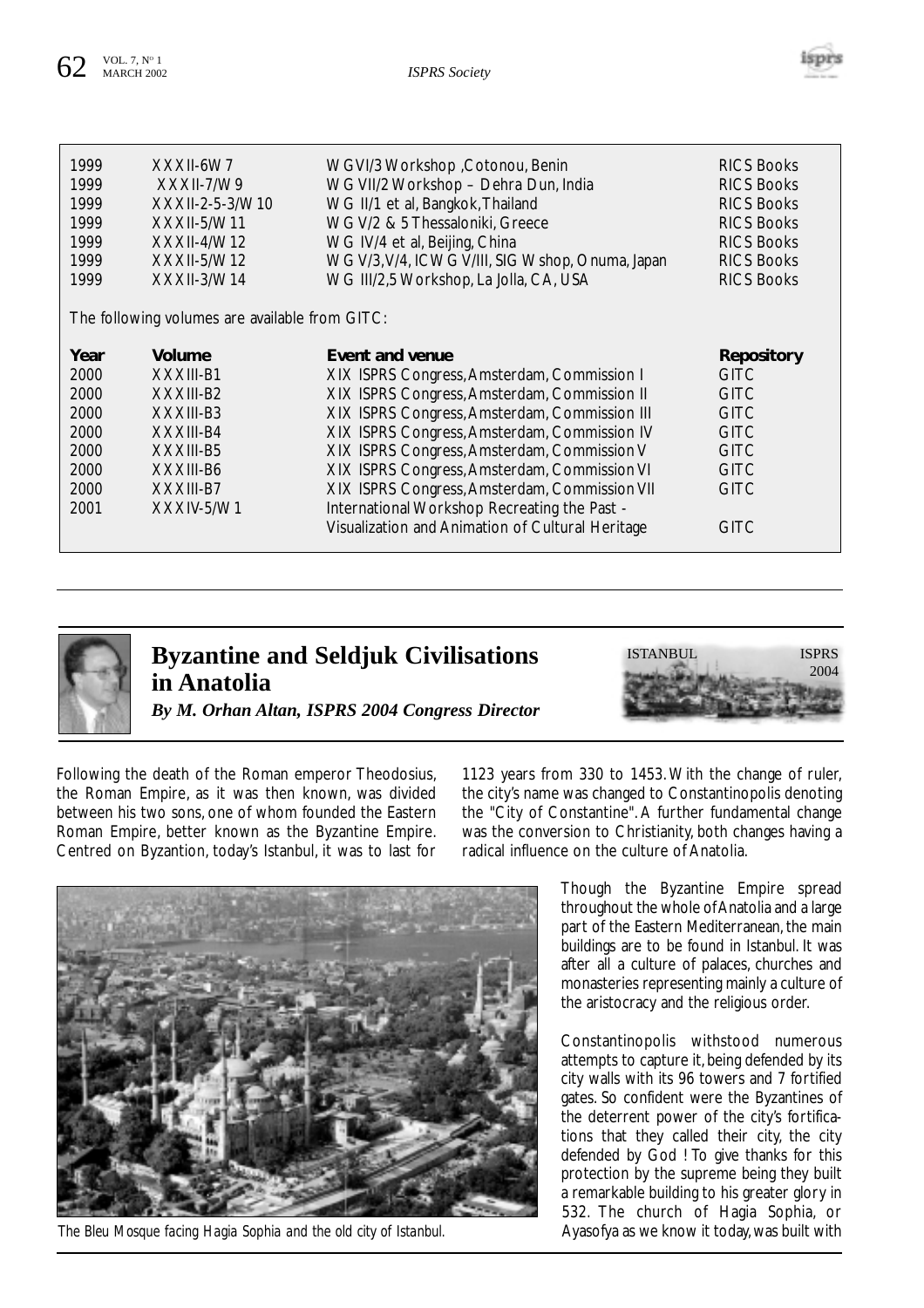



*A view from Hipodrom and Hagia Sophia in the background.*

materials collected from far and wide within the empire. The imposing dome measuring over 32 metres in radius stood at a height of 55 metres, later being raised to 61 metres when the church suffered damage due to an earthquake. It is rightly considered to be one of the most outstanding edifices of the Byzantine Empire, not only for its architecture but also for the fineness and beauty of its religious mosaics.

The area in front of Hagia Sophia was called the Augustean where the imperial palace stood.Though it no longer exists, the floor mosaics have recently been restored and are to be seen in a separate museum. Part of the large oblong square was used as a hippodrome, but though nothing remains of this building, the area now boosts the pink granite obelisk commemorating the victories of the Egyptian faro Tutmoses III. The four bronze stallions covered in gold leaf are no longer on their original site, having been removed to the St. Marco church in Venice. However, the Twisted Column in the square comes from the temple of Apollo in Delphi. Near to the Hippodrome stood a tall column acting as the pedestal to the statue of Constantine. Unfortunately it was destroyed by lightning, though the pedestal still stands showing signs of damage by fire.

Another church of note is the church of Chora near to the city walls. Renowned for its mosaics and frescoes, their lively colours have survived due to their being covered with plaster which protected them for centuries, the religious decoration coming to light once again after 50 years ago.

Turning to Anatolia, there are still numerous Byzantine buildings to be seen. Among the most important are the church of the Virgin Mary at Ephesus, the cathedral at Hierapolis (Pamukkale), the church of St. Nicholas (known as Father Xmas) at Myra (Demre), the monasteries at Konya and Trakya and the most important of all the churches and underground dwellings in Cappadocia.



*A carpet from the Seldjuck period.*



*Aqueduct of Valens.*

The cultural impact of Byzantium, though not as forceful as the Greek and Roman heritage, did in fact leave behind its imprint in Anatolia, thus adding to the rich and varied cultural mosaic of the region.

As from 1071 Anatolia began to be influenced by the influx of the Seldjuk dynasties who came from Persia and the neighbouring areas. Having defeated the Byzantine armies at the battle of Malazgirt, the new Seldjuk empire came into being in 1078, having Nicea or present day Iznik as its capital.This relatively short lived empire was overtaken by the Mogul empire, becoming a vassal state only to be superseded by another Turkish state, the Ottomans.

The cultural heritage left by the Seldjuks was a forerunner of the Ottomans, both being a Moslem culture. Mosques, schools and religious buildings are the forerunners of the Islamic architecture.The first Islamic schools and universities date back to this period, together with Kervansarays, communal baths and palaces. The mosaics from the Byzantine era were replaced by the sky blue ceramic tiles, widely used in Seldjuk architecture.Today we can see buildings dating from this period mainly in city centres in central Anatolia like Kayseri, Konya, Sivas and Kastamonu.

One of the most important legacy of the Seldjuks was the introduction of carpet weaving into Anatolia. Though weaving of floor coverings existed beforehand, the foundation of Anatolian carpet weaving was the introduction of the double knot. Designs varied, each geographic region having their own designs and colouring, derived from certain plants and roots growing in their region. But more of this later !

#### **IMPORTANT NOTICE !**

We kindly recommend you to read carefully this serial about Turkey, and to keep it for your further reference. By the end of 2003, there will be a quiz and winners will be awarded with promotional gifts of the ISPRS 2004 Istanbul Congress.

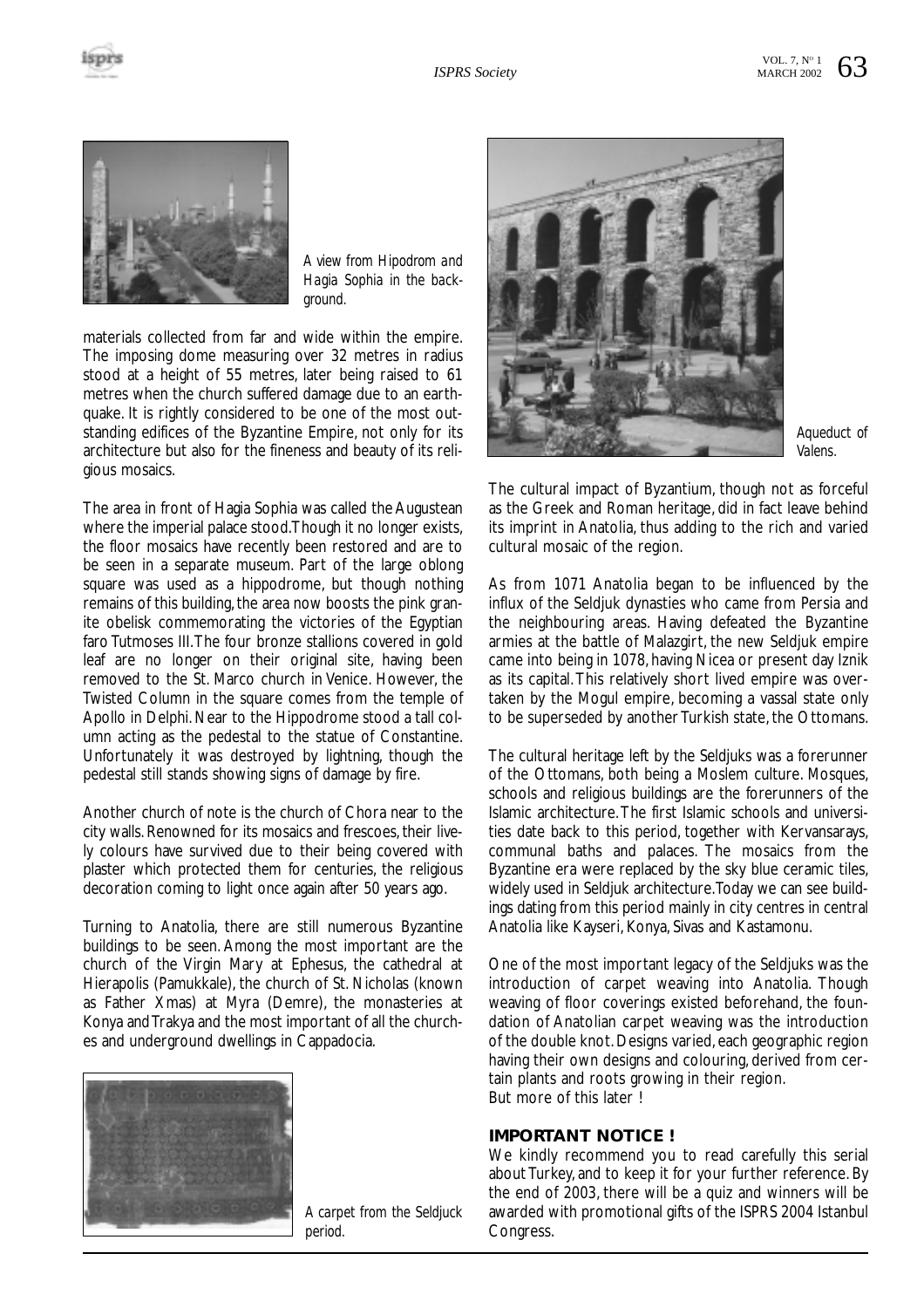



## **Report of International Conference on Spatial Information for Sustainable Development**

*By Professor Tuan-chih Chen, ISPRS Events Calendar Editor*

The International Conference on Spatial Information for Sustainable Development held in Nairobi, Kenya, 2-5 October 2001 was co-organised by the International Federation of Surveyors (FIG), the Institution of Surveyors of Kenya (ISK) and the United Nations Centre for Human Settlements (Habitat). The event was further co-sponsored by the United Nations Economic Commission for Africa (UN ECA), International Cartographic Association (ICA), and by us, the International Society for Photogrammetry and Remote Sensing (ISPRS). The Ministry for Lands and Settlement of the Republic of Kenya was further supporting the conference.

The theme of the Conference, spatial information and its management, were clearly in the focus for all surveyors and other stakeholders worldwide as they go about their diverse tasks in development planning and resource management.The Conference was also envisaged as a contribution to the international community's efforts to advance the implementation of the Habitat Agenda, which, recognising the vital importance of appropriate surveyed and mapped land resources, urges governments and other stakeholders at all levels to develop and support improved and integrated land management by, among others, "developing and implementing integrated land information and mapping systems and practices for managing land, including land value assessment and seek to ensure that such



*The Conference was opened by His Excellency Daniel T. arap Moi, President of the Republic of Kenya.*

information is available".The Conference was also expected to contribute to the implementation of important elements, all of which address the need for the generation, strengthening and promotion of relevant data and information, including spatial information, for more effective decision-making, and the need for ready availability and easier access to this information by users. The Conference was opened by His Excellency Daniel T. arap Moi, President of the Republic of Kenya.

As one of the co-sponsors, ISPRS Council has assigned two officers, Prof. Heinz Rüther (Financial Commission Chairman) and Prof. Tuan-chih Chen (Events Calendar Editor) as official representatives of ISPRS on this Conference.



*Official representatives of ISPRS on this Conference: Prof. Heinz Rüther (right) and Prof.Tuan-chih Chen (left).*

#### **Theme,Topics and Programme**

The theme of the conference was Spatial Information for Sustainable Development. The theme was divided into three sub-themes so that each of the three conference days covered one of the main themes. Parallel sessions were organised on the topics listed under each sub-theme.

Each day was opened by a plenary session on the day's theme.The keynote speakers included Prof. Holger Magel, Vice President of FIG, Technische Universität München (Germany); Dr. Chukwudozie Ezigbalike, United Nations Economic Commission for Africa; Prof. John McLaughlin, University of New Brunswick (Canada); Prof. Heinz Rüther, ISPRS Financial Commission Chairman, University of Cape Town (South Africa); and Prof. Kirsi Virrantaus, Chair of FIG Commission 2, Helsinki University of Technology (Finland).

#### **Recommendations from the Conference**

After the closing of this Conference, recommendations were generated by the organiser.The Conference recommendations are intended to support politicians, senior managers and professional organisations by providing greater understanding of the need for Spatial Data Infrastructures (SDI's) and how they can be used to support sustainable development.